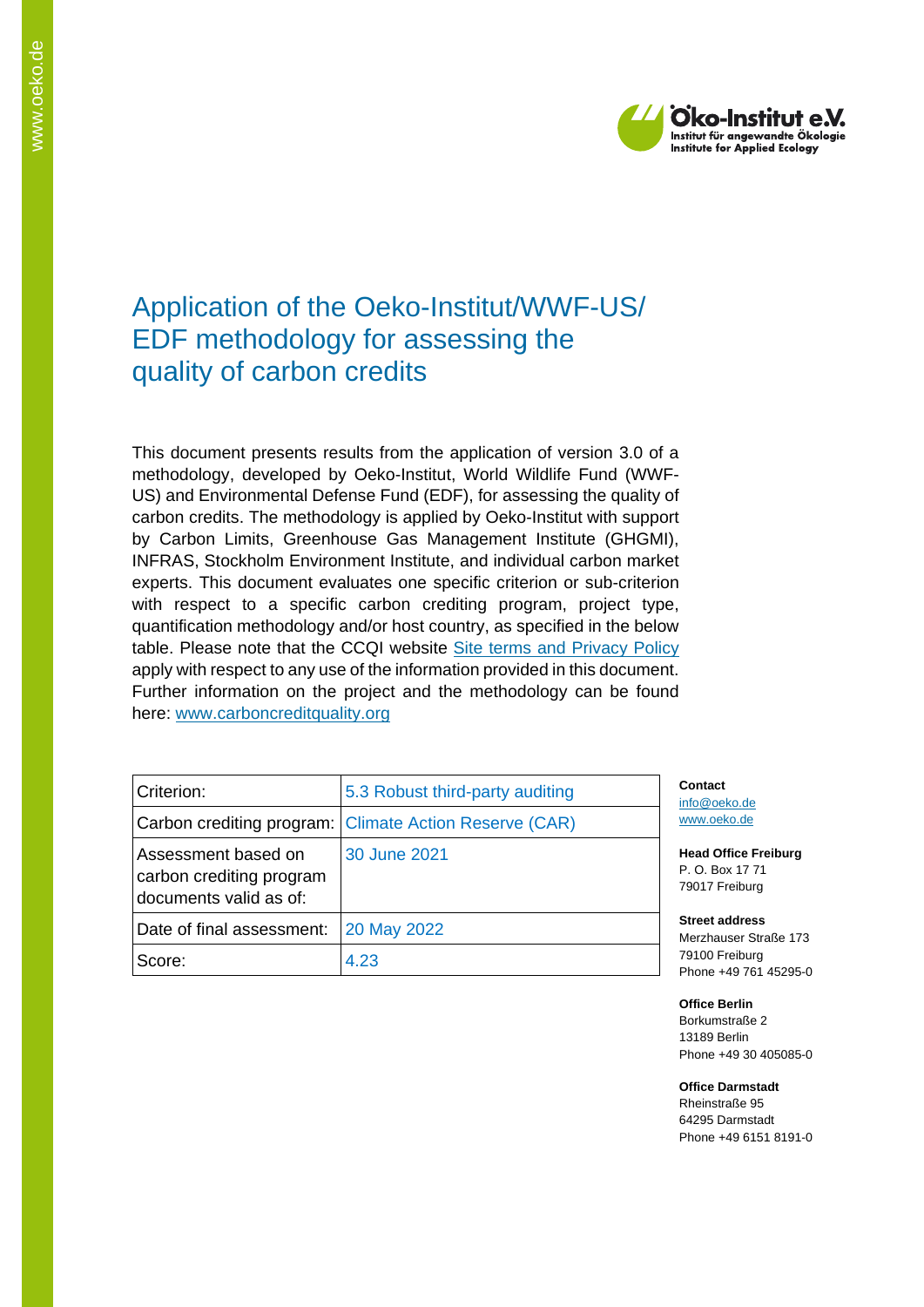# **Assessment**

# **Indicator 5.3.1**

## **Relevant scoring methodology provisions**

"The program requires that accredited third-party validation and verification entities assess the adherence of a project against all program provisions, including whether the design of the activity and the determination of emission reductions or removals conforms with all program provisions. This auditing must take place prior to the issuance of carbon credits."

## **Information sources considered**

- 1 Reserve Offset Program Manual, 12 March 2021. Available: [https://www.climateactionreserve.org/wp](https://www.climateactionreserve.org/wp-content/uploads/2021/03/Reserve_Offset_Program_Manual_March_2021.pdf)[content/uploads/2021/03/Reserve\\_Offset\\_Program\\_Manual\\_March\\_2021.pdf.](https://www.climateactionreserve.org/wp-content/uploads/2021/03/Reserve_Offset_Program_Manual_March_2021.pdf)
- 2 Climate Action Reserve Verification Program Manual, 3 February 2021. Available: [https://www.climateactionreserve.org/wp](https://www.climateactionreserve.org/wp-content/uploads/2021/02/Verification_Program_Manual_February_2021.pdf)[content/uploads/2021/02/Verification\\_Program\\_Manual\\_February\\_2021.pdf.](https://www.climateactionreserve.org/wp-content/uploads/2021/02/Verification_Program_Manual_February_2021.pdf)
- 3 Program website: Verification Body Requirements [https://www.climateactionreserve.org/how/verification/how-to-become-a-verifier/,](https://www.climateactionreserve.org/how/verification/how-to-become-a-verifier/) last accessed on 24 June 2021.

#### **Relevant carbon crediting program provisions**

- Provision 1 Source 1, section 3.4.1, page 30: "Validation involves determining the project methodology and a project's eligibility to generate GHG reductions or removals. Unlike some other offset programs, the Reserve does not require that validation be conducted. Eligibility criteria and methodologies for emission reduction calculations are built into the Reserve protocols. Because the Reserve's eligibility criteria are mostly standardized, determination of eligibility is usually straightforward and requires minimal interpretative judgment by verification bodies. The first time a project is verified, verification bodies are required to affirm the project's eligibility according to the rules defined in the relevant protocol. Project developers may choose to have a project verified without verifying CRTs for issuance in order to establish its eligibility for registration and provide more certainty to potential CRT buyers or sellers. However, when a project developer is seeking to register CRTs, a full verification must be conducted."
- Provision 2 Source 2, section 1, page 1: "The Reserve requires third-party verification of all GHG projects as specified in each protocol. CRTs are issued only after a Verification Report and a Verification Statement attesting to the accuracy of reported emission reductions have been submitted by the verification body and accepted by the Reserve. The Reserve relies upon these documents to attest to the legitimacy of the CRTs issued. The verification body is held accountable to the Reserve for the quality and independence of the report and statement submitted to the Reserve."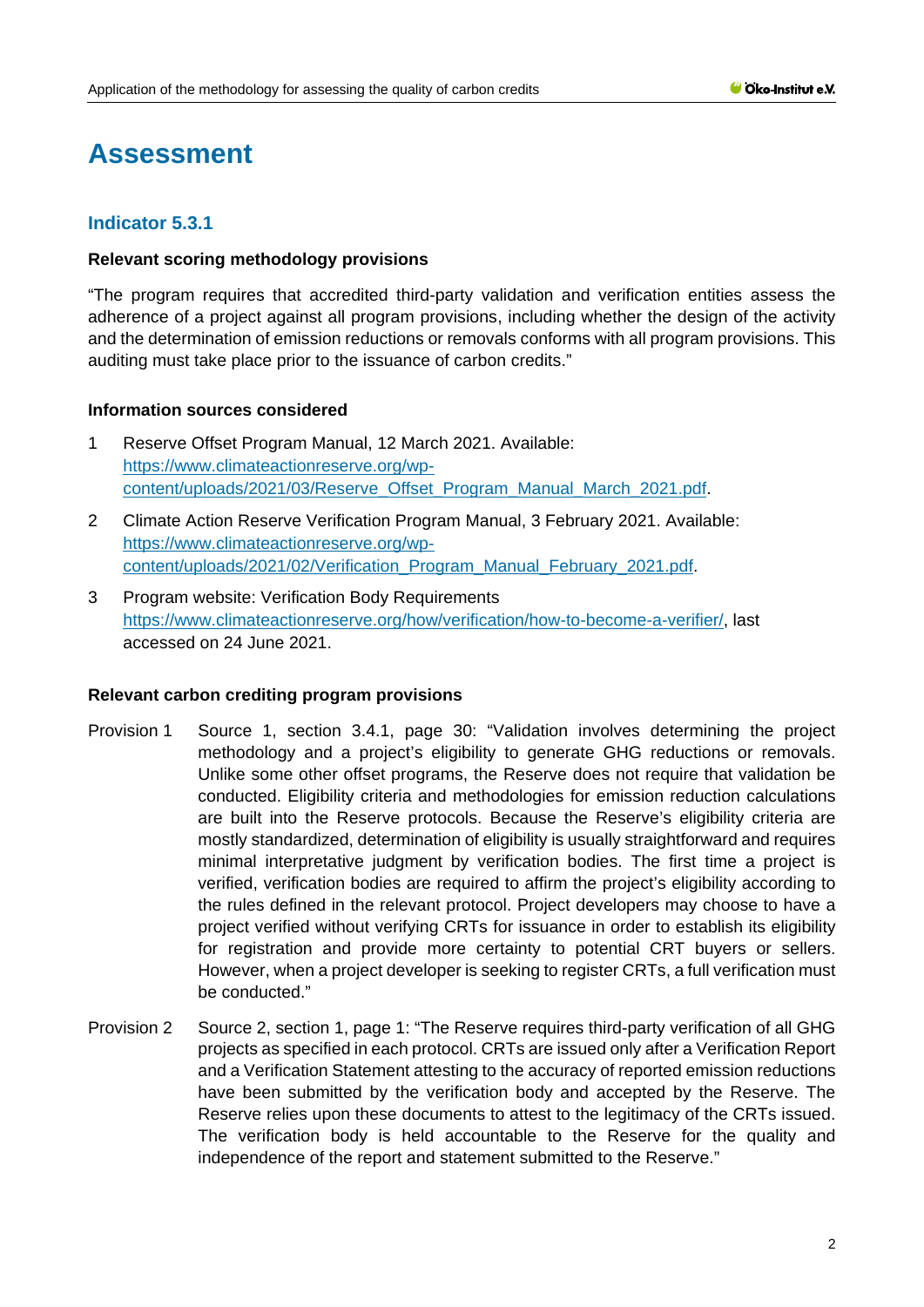- Provision 3 Source 2, section 3.2, page 10: "Verification bodies and verifiers must follow all applicable Reserve program rules and adhere to the guidance laid out in the Reserve protocols and program manuals when performing verification activities. In addition, a verification body and its verifiers must always demonstrate ethical conduct and competence, exercise due professional care, and adhere to the remaining verification principles throughout the verification process."
- Provision 4 Source 3: "The Climate Action Reserve has partnered with the American National Standards Institute (ANSI) to accredit independent third party Verification Bodies under ISO14065:2007, ISO 14064-3:2006, and the International Accreditation Forum, Inc. (IAF) MD 6:2009 for specific project sector groupings in accordance with ANSI Scoping Policy [GHG-PR-706.](https://www.ansica.org/wwwversion2/outside/ALLviewDoc.asp?dorID=234&menuID=200#doc8745) This coordinated effort streamlines the accreditation process for Verification Bodies in North America and creates consistency with international practice.

Only Verification Bodies currently accredited or enrolled in the ANSI accreditation program may provide verification services to Reserve project developers. The Reserve no longer accredits Verification Bodies. ANSI is currently accepting applications for the GHG accreditation program."

## **Assessment outcome**

Yes (3 Points).

## **Justification of assessment**

The above documentation indicates that the indicator is fulfilled. While a separate validation process is not required under the reserve, the first verification serves the same purpose by confirming the project's eligibility under CAR rules prior to credit issuance (Provision 1). Third party auditing is required prior to credit issuance for all projects (Provision 2), verification must follow all program rules and guidelines and ensure the project's compliance (Provision 3), and Third-party verifiers must be accredited (Provision 4).

# **Indicator 5.3.2**

## **Relevant scoring methodology provisions**

"Validation and verification entities are accredited by an International Accreditation Forum (IAF) member body or the CDM Executive Board (EB). The eligibility requirements of third-party validation and verification entities should be available on the program's website."

## **Information sources considered**

- 1 Program website: Verification Body Requirements [\(https://www.climateactionreserve.org/how/verification/how-to-become-a-verifier/\)](https://www.climateactionreserve.org/how/verification/how-to-become-a-verifier/), last accessed on 24 June 2021.
- 2 Program website: Connect with a Verification Body [\(https://www.climateactionreserve.org/how/verification/connect-with-a-verification-body/\)](https://www.climateactionreserve.org/how/verification/connect-with-a-verification-body/) last accessed 13 January 2022.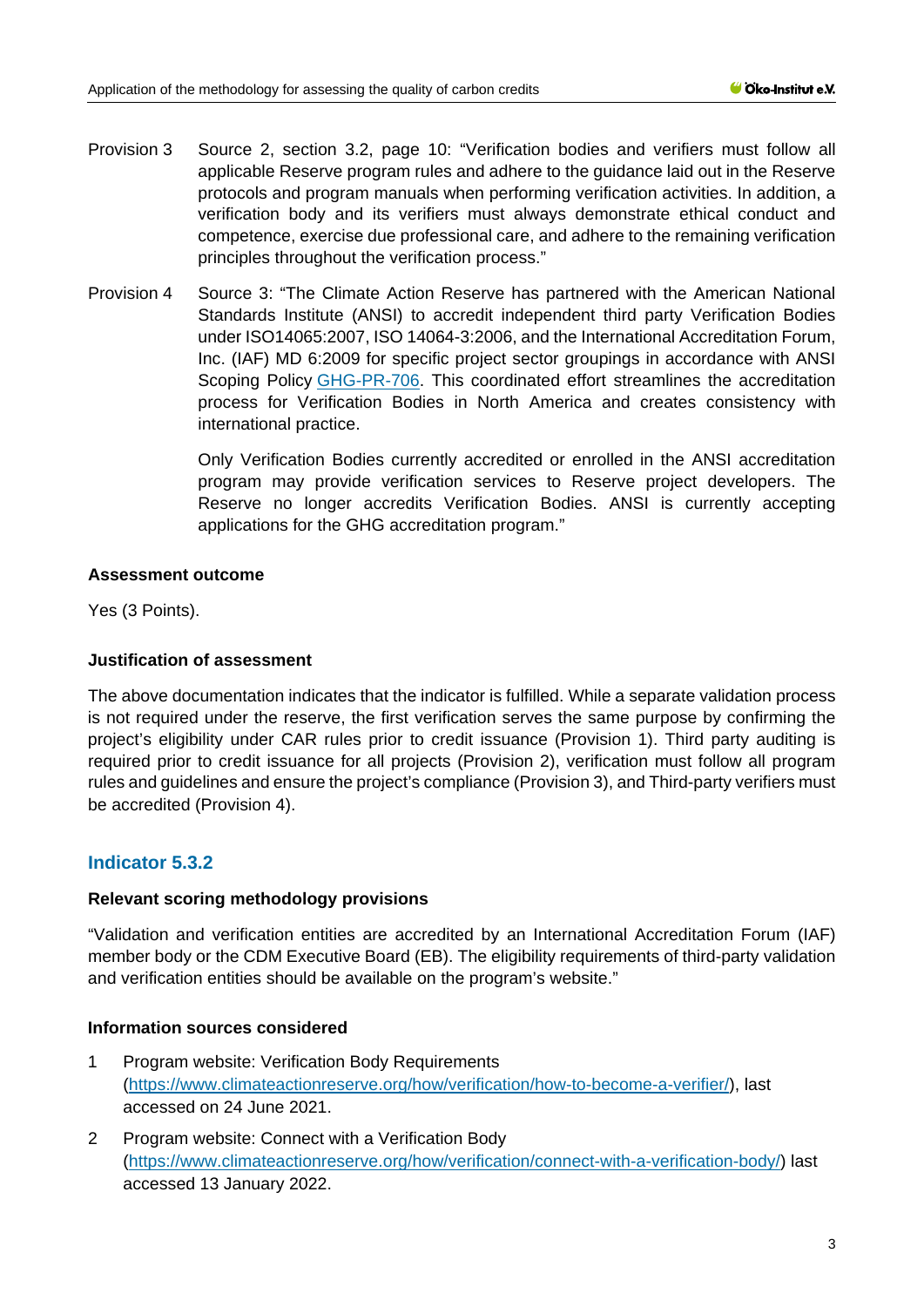## **Relevant carbon crediting program provisions**

Provision 1 Source 1: "The Climate Action Reserve has partnered with the American National Standards Institute (ANSI) to accredit independent third party Verification Bodies under ISO14065:2007, ISO 14064-3:2006, and the International Accreditation Forum, Inc. (IAF) MD 6:2009 for specific project sector groupings in accordance with ANSI Scoping Policy [GHG-PR-706.](https://www.ansica.org/wwwversion2/outside/ALLviewDoc.asp?dorID=234&menuID=200#doc8745) This coordinated effort streamlines the accreditation process for Verification Bodies in North America and creates consistency with international practice.

> Only Verification Bodies currently accredited or enrolled in the ANSI accreditation program may provide verification services to Reserve project developers. The Reserve no longer accredits Verification Bodies. ANSI is currently accepting applications for the GHG accreditation program."

Provision 2 Source 2: "The verification bodies listed below are accredited by the ANSI National Accreditation Board (ANAB) and qualified to provide verification services for voluntary and early action projects under the Reserve's program. Once a verification body has both completed the training requirements AND achieved its ISO 14065: 2007, ISO 14064-3: 2006, and IAF MD 6: 2009 accreditation, it may advertise that it is "recognized and qualified as a verification body for the Climate Action Reserve." The list of ANAB-accredited Verification Bodies is available on [ANAB's website.](https://www.ansica.org/wwwversion2/outside/ALLdirectoryListing.asp?menuID=200&prgID=200&status=4)"

## **Assessment outcome**

Yes (1 Point).

#### **Justification of assessment**

The above documentation clearly specifies that the indicator is fulfilled. Third-party auditors are listed and the list is available on the program website.

## **Indicator 5.3.3**

#### **Relevant scoring methodology provisions**

"The program has in place standards, procedures or guidance that validation and verification entities must comply with in performing their auditing functions (e.g., validation and verification standards and procedures, audit manuals) to ensure consistent auditing practices under the program."

#### **Information sources considered**

- 1 Reserve Offset Program Manual, 12 March 2021. Available: [https://www.climateactionreserve.org/wp](https://www.climateactionreserve.org/wp-content/uploads/2021/03/Reserve_Offset_Program_Manual_March_2021.pdf)[content/uploads/2021/03/Reserve\\_Offset\\_Program\\_Manual\\_March\\_2021.pdf.](https://www.climateactionreserve.org/wp-content/uploads/2021/03/Reserve_Offset_Program_Manual_March_2021.pdf)
- 2 Climate Action Reserve Verification Program Manual, February 3 2021. Available: [https://www.climateactionreserve.org/wp](https://www.climateactionreserve.org/wp-content/uploads/2021/02/Verification_Program_Manual_February_2021.pdf)[content/uploads/2021/02/Verification\\_Program\\_Manual\\_February\\_2021.pdf.](https://www.climateactionreserve.org/wp-content/uploads/2021/02/Verification_Program_Manual_February_2021.pdf)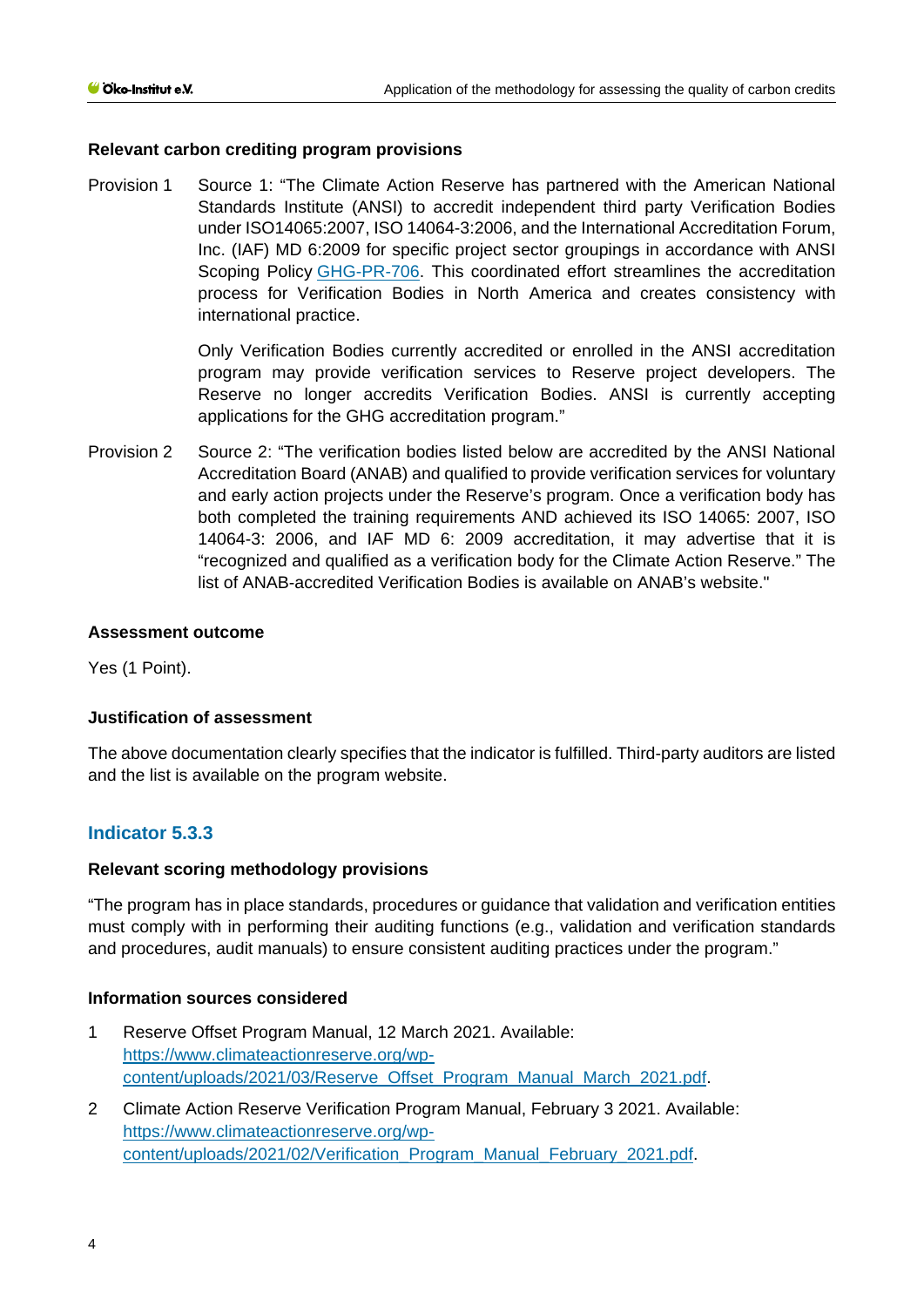## **Relevant carbon crediting program provisions**

- Provision 1 Source 1, section 3.2, page 22: "This manual contains details on the Reserve's program, policies, and requirements. Users of the Reserve program, including verification bodies, are subject to the requirements and guidance specified in the most recent version of the Reserve Offset Program Manual. The Reserve Offset Program Manual is considered effective as of the date it is posted on the Reserve website. All account holders and verification bodies are notified when an update to the Reserve Offset Program Manual is released, and the manual is available on the Reserve's Program Manuals and Policies webpage at [http://www.climateactionreserve.org/how/program/program-manual/.](http://www.climateactionreserve.org/how/program/program-manual/)"
- Provision 2 Source 2, section 1, page 1: "The Climate Action Reserve (Reserve) created this Verification Program Manual to detail the requirements of its verification program and provide approved verification bodies with a standardized approach to the independent and rigorous verification of GHG emissions reductions and removals reported by project developers into its offset program. Project developers should also use this document to help prepare them for the reporting and verification process.

This standardized approach to verification promotes the relevance, completeness, consistency, accuracy, transparency, and conservativeness of emissions reductions data reported in the Reserve. This is an accompanying document to the Reserve Offset Program Manual, which presents the Reserve's policies, processes, and procedures for registering projects and generating offset credits with the Reserve."

#### **Assessment outcome**

Yes (1 Point).

## **Justification of assessment**

Verification bodies are required to follow guidelines set forth in the Reserve Offset Program Manual and Verification Program Manual, as well as rules and procedures described in the specific verification guidance that is included in each protocol. The indicator is fulfilled.

# **Indicator 5.3.4**

#### **Relevant scoring methodology provisions**

"The validation and verification entities' auditing functions extend to the review of stakeholder consultations by evaluating whether public comments have been duly considered by the project."

#### **Information sources considered**

1 Reserve Offset Program Manual, 12 March 2021. Available: [https://www.climateactionreserve.org/wp](https://www.climateactionreserve.org/wp-content/uploads/2021/03/Reserve_Offset_Program_Manual_March_2021.pdf)[content/uploads/2021/03/Reserve\\_Offset\\_Program\\_Manual\\_March\\_2021.pdf.](https://www.climateactionreserve.org/wp-content/uploads/2021/03/Reserve_Offset_Program_Manual_March_2021.pdf)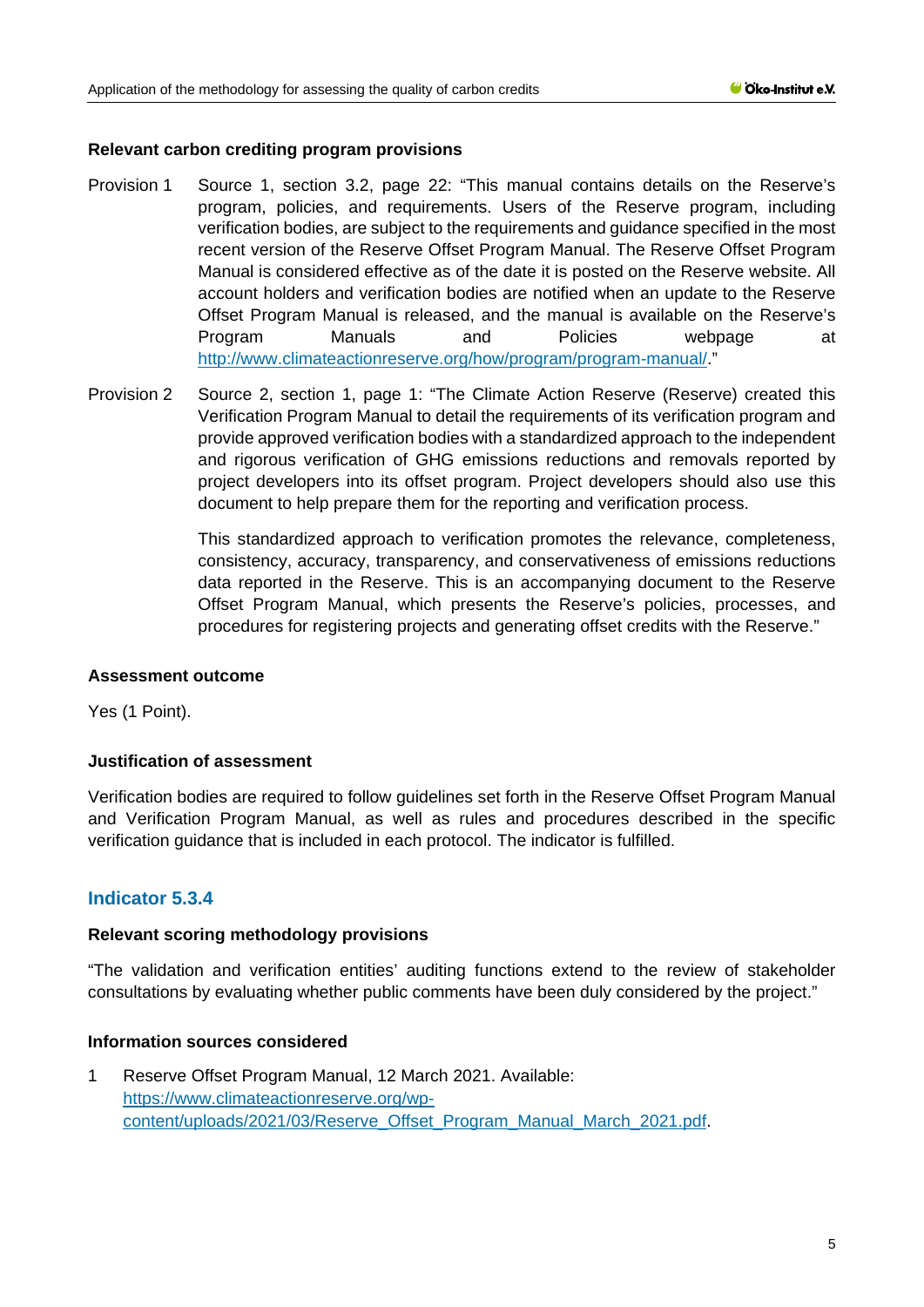## **Relevant carbon crediting program provisions**

Provision 1 Source 1, section 4.2.5, page 45: "**4.2.5 Board Approval**

The Reserve's Board of Directors must vote to adopt each protocol. Protocols are presented at quarterly board meetings, which are open to the public, and issues raised throughout the development process are reviewed, giving workgroup members and interested stakeholders a chance to raise any last concerns or questions. After the Board adopts the protocol, it becomes an official Reserve protocol and is immediately available for use."

Provision 2 Source 1, section 4.2.6, page 45: **"4.2.6 Ongoing Public Feedback and Comments**

After Board approval, the Reserve continues to solicit, document, and respond to public feedback and comments on the current version of the protocol. Comments and feedback on adopted protocols can be submitted to the Reserve at policy@climateactionreserve.org. The public is also welcome to contact Reserve staff directly to discuss their comments and concerns. Public feedback and comments are assessed on an ongoing basis and may initiate a revision to a protocol."

#### **Assessment outcome**

No (0 Points).

## **Justification of assessment**

Given CARs standardized approach to crediting, issues with individual projects may be handled at the protocol level instead of the individual project level. As shown in Provisions 1 and 2, there are channels available for any issues or complaints to be raised and for those complaints to result in revisions to the protocols that would ostensibly resolve the issues. However, there is no requirement for auditors to review issues or complaints from public stakeholders' comments that may be relevant to the project for which they are conducting 3<sup>rd</sup> party review.

# **Indicator 5.3.5**

#### **Relevant scoring methodology provisions**

"The program has in place provisions which restrict a project owner's use of the same validation and verification entity. These restrictions, sometimes referred to as "rotation" provisions, may limit the frequency of audits (e.g., if an auditor provided the initial verification, then that auditor may not provide the subsequent verification), the total number of audits (e.g., an auditor may only perform verification for six consecutive years of the project, thereafter another auditor must perform verification), or the types of audits which may be performed by the same entity for the same project (e.g., if an auditor performed the validation, another auditor must perform verification). Programs may provide exceptions to such provisions as long as such exceptions are only granted in circumstances specified by the program. For example, geographic scarcity of auditors may necessitate the use of the same auditor for multiple verifications."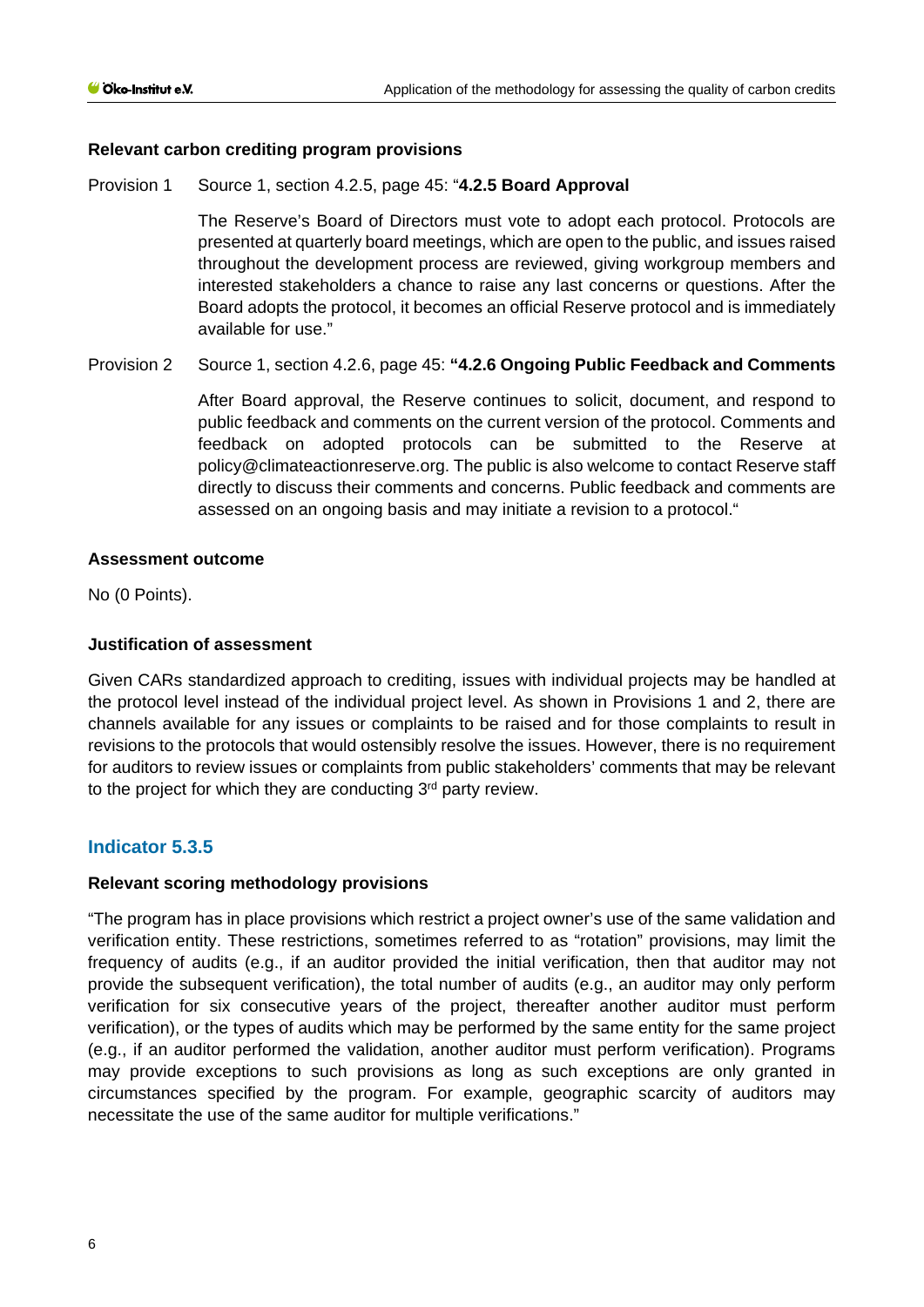## **Information sources considered**

1 Climate Action Reserve Verification Program Manual, 3 February 2021. Available: [https://www.climateactionreserve.org/wp](https://www.climateactionreserve.org/wp-content/uploads/2021/02/Verification_Program_Manual_February_2021.pdf)[content/uploads/2021/02/Verification\\_Program\\_Manual\\_February\\_2021.pdf.](https://www.climateactionreserve.org/wp-content/uploads/2021/02/Verification_Program_Manual_February_2021.pdf)

### **Relevant carbon crediting program provisions**

Provision 1 Source 1, section 3.7, page 23-24: "There is no limit on the number of projects that a verification body may work on for a project developer. However, if the verification body has performed verification activities for more than 10 projects over a 12-month period for a single project developer10 [Footnote: Cooperatives and aggregates will be viewed as a singular verification effort for the sake of this evaluation, rather than counting each cooperative or aggregate participant as a separate project], the Reserve may require further information to inform its COI determination.

> A verification body may verify any number of reporting periods for a project for a maximum of six consecutive years. After the six-year period, the project developer must engage a different verification body to verify the project. The original verification body may continue to provide verification services for other projects developed by the same project developer, but it cannot provide verification services for the project in question for at least three years.

> The cycling and rotation of verification bodies helps avoid COI situations that could arise from lengthy and ongoing business relationships. In addition, this process guarantees that another firm reviews previously verified reporting periods, thus providing another check on the consistency and appropriateness of protocol interpretation and professional judgment. The new verification body must re-check eligibility criteria per the protocol requirements, but it is not required to perform an additional verification of data that was verified in previous reporting periods"

#### **Assessment outcome**

Yes (1 Point).

## **Justification of assessment**

The above documentation clearly specifies that the indicator is fulfilled.

## **Indicator 5.3.6**

## **Relevant scoring methodology provisions**

"The program provisions as set out in the standards, procedures or guidance for validation and verification entities, or otherwise indicated in the normative program documents, require that audit reports from validation and verification entities include at least:

- Details of audit dates
- Locations and scope of auditing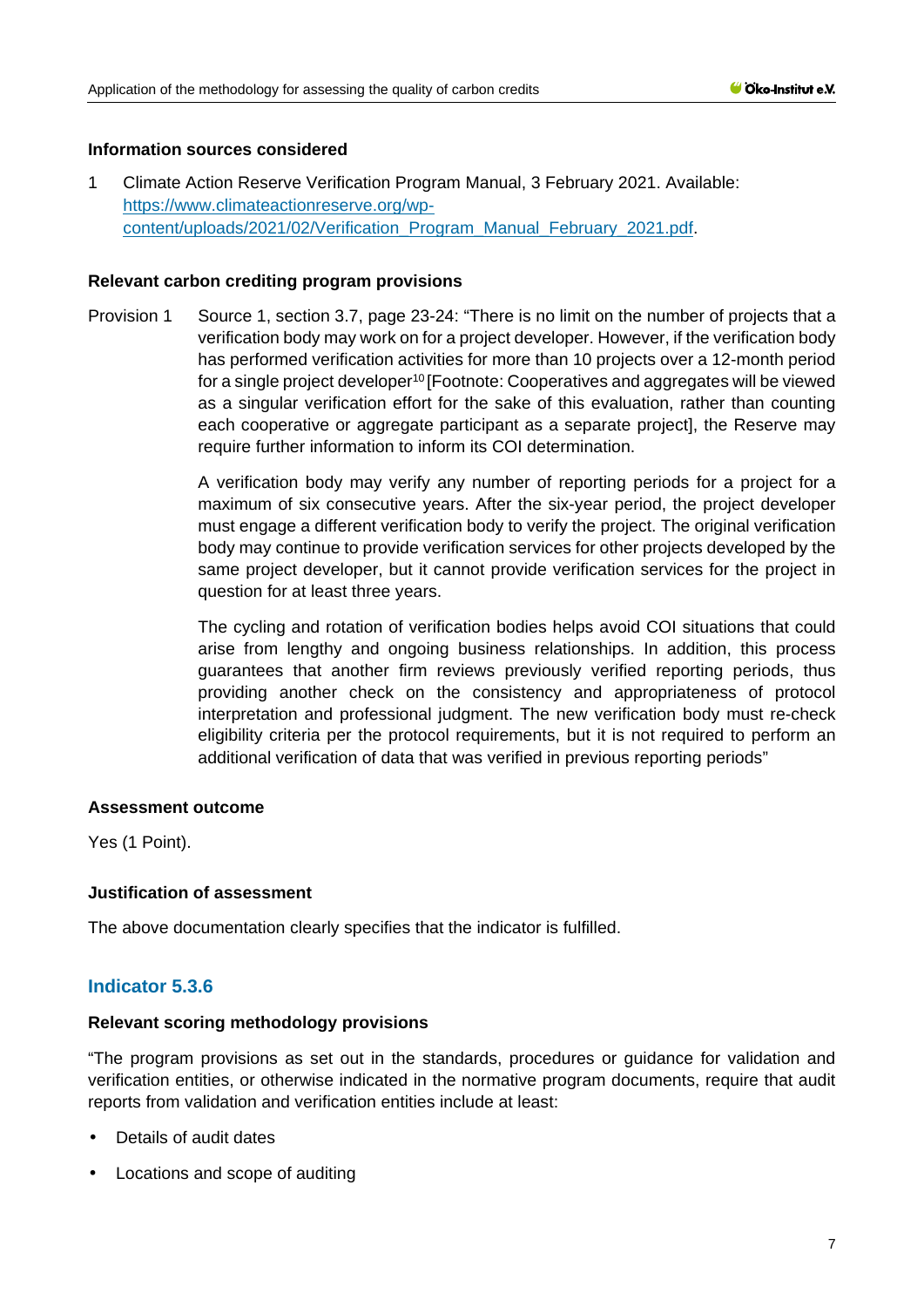- The team composition of the validation and verification body Ŷ.
- Main findings  $\mathbf{r}$
- Corrective action requests."

### **Information sources considered**

1 Climate Action Reserve Verification Program Manual, 3 February 2021. Available: [https://www.climateactionreserve.org/wp](https://www.climateactionreserve.org/wp-content/uploads/2021/02/Verification_Program_Manual_February_2021.pdf)[content/uploads/2021/02/Verification\\_Program\\_Manual\\_February\\_2021.pdf.](https://www.climateactionreserve.org/wp-content/uploads/2021/02/Verification_Program_Manual_February_2021.pdf)

#### **Relevant carbon crediting program provisions**

- Provision 1 Source 1, section 5, page 45: "After a verification body has completed its review of a project developer's estimated GHG reductions or removals, it must take the following steps to document the verification process:
	- 1. Complete a detailed List of Findings containing both immaterial and material findings (if any) and deliver it to the project developer, allowing the opportunity for corrective actions (private document).
	- 2. Complete a detailed Verification Report and deliver it to the project developer (public document)."
- Provision 2 Source 1, section 5.1, page 45: "The List of Findings is a private document that details all material and immaterial findings identified by the verification team throughout the verification. These findings shall be distinguished by materiality and whether they were qualitative non-conformances or quantitative misstatements. The List of Findings shall be delivered first to the project developer in order to provide an opportunity to correct the issues that might impact CRT issuance. The List of Findings submitted to the Reserve should provide a summary of all findings and resolutions that arose during the verification process.

The List of Findings shall accompany the Verification Report and must include a record of all corrections or corrective actions made by the project developer to address the identified issues. A correction made by the project developer resolves an error and fixes the identified problem, while a corrective action fixes the cause of the problem in order to prevent its reoccurrence in future verifications. Each finding shall detail and list the identified issue and refer to the relevant section of the protocol but shall not provide any solutions or potential remedies for resolution. Resolutions constitute consulting advice and thus create a conflict of interest."

Provision 3 Source 1, section 5.2.1, page 47: "The Verification Report must clearly specify a detailed scope of the verification process and procedures undertaken. The scope includes the physical and temporal boundaries of the verification as well as the GHGs considered. The verification process must be fully documented, with particular focus on the risk-assessment and development of the verification plan. This documentation shall include a description of the verification activities based on the size and complexity of the project developer's operations. This section is expected to provide context for the remainder of the report.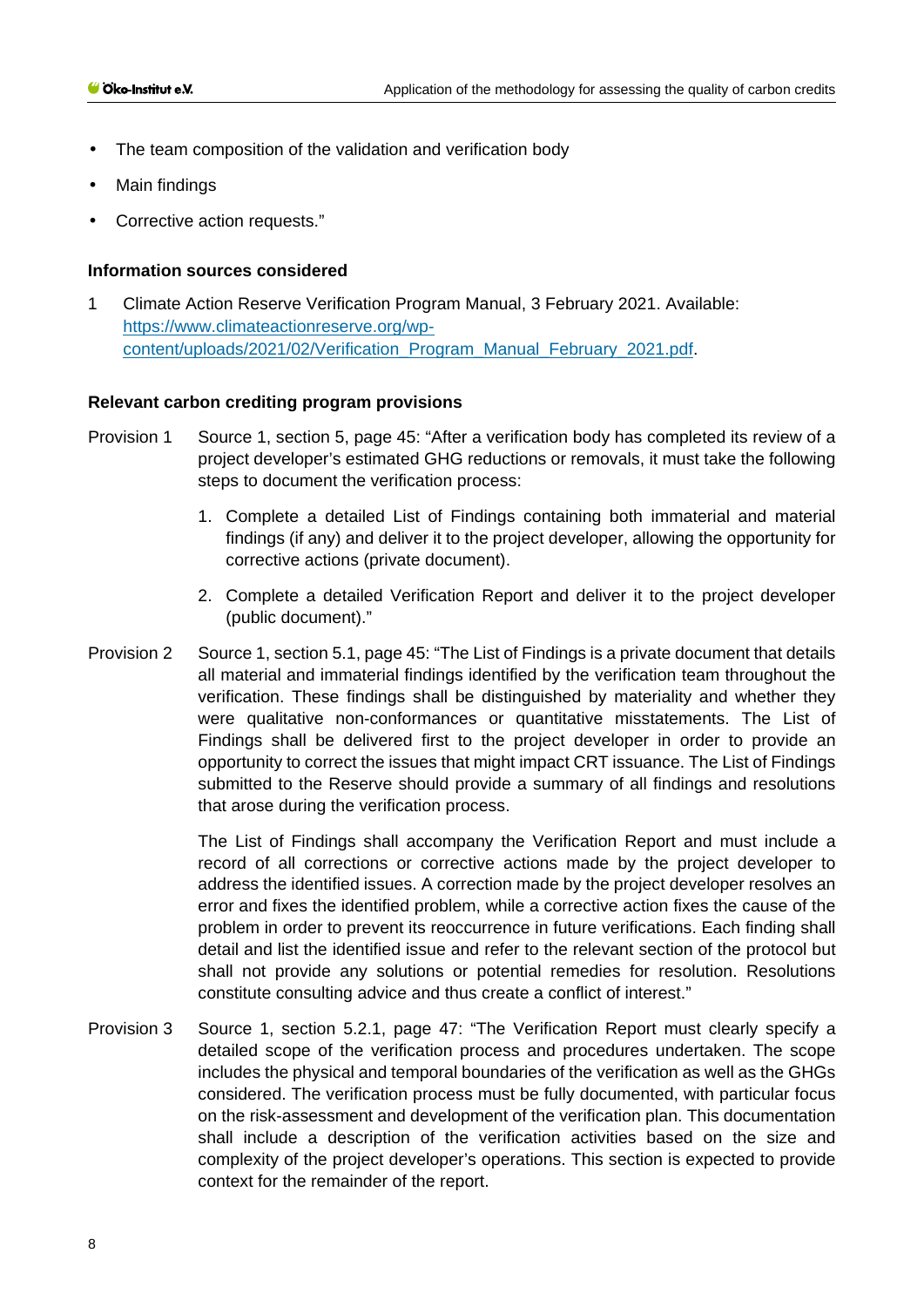In addition, the standard used to verify GHG emissions reductions or removals must be specified in the Verification Report. […] The quantitative materiality threshold for verification must also be included. Verification bodies are required to adhere to all rules and guidelines relevant to the protocol version under which the project is being verified."

- Provision 4 Source 1, section 5.2.2, page 47-48: "For all project types, the Verification Report must include a description of the eligibility criteria, i.e., start date, location, the legal requirement test, the performance standard test, and regulatory compliance. The report must make an explicit and positive assertion as to whether each eligibility criterion has been met and explain the basis of this determination."
- Provision 5 Source 1, section 3.5.1, page 19: "Verification bodies must identify to the Reserve all staff members who are designated as verifiers and serve as key personnel in Exhibit A of the Verification Policies Acknowledgment and Agreement form, i.e., the Verification Staff Reporting form.7 This form must to be updated and electronically submitted to reserve@climateactionreserve.org whenever new staff members are designated as verifiers on a NOVA/COI form or once per year, whichever is more frequent.

A verification body may add or delete staff to its roster at any time. To add or delete designated staff, the verification body should resubmit the form with the names and contact information for any personnel changing from the roster and note if said personnel are to be removed, added, or their status updated. For each individual identified on the form, the firm shall describe his or her job classifications, relevant experience, education, academic degrees, professional licenses (for technical staff), and role for the Reserve's records. Failure to submit the Verification Staff Reporting form could result in suspension from the Reserve program."

#### **Assessment outcome**

Yes (1 Point).

## **Justification of assessment**

The above documentation clearly specifies that the indicator is fulfilled.

# **Indicator 5.3.7**

#### **Relevant scoring methodology provisions**

"The program has procedures in place to perform oversight of the validation and verification entities that have been approved under the program. Oversight should include review of individual project validation or verification reports and systematic monitoring of the validation and verification entity's iob performance."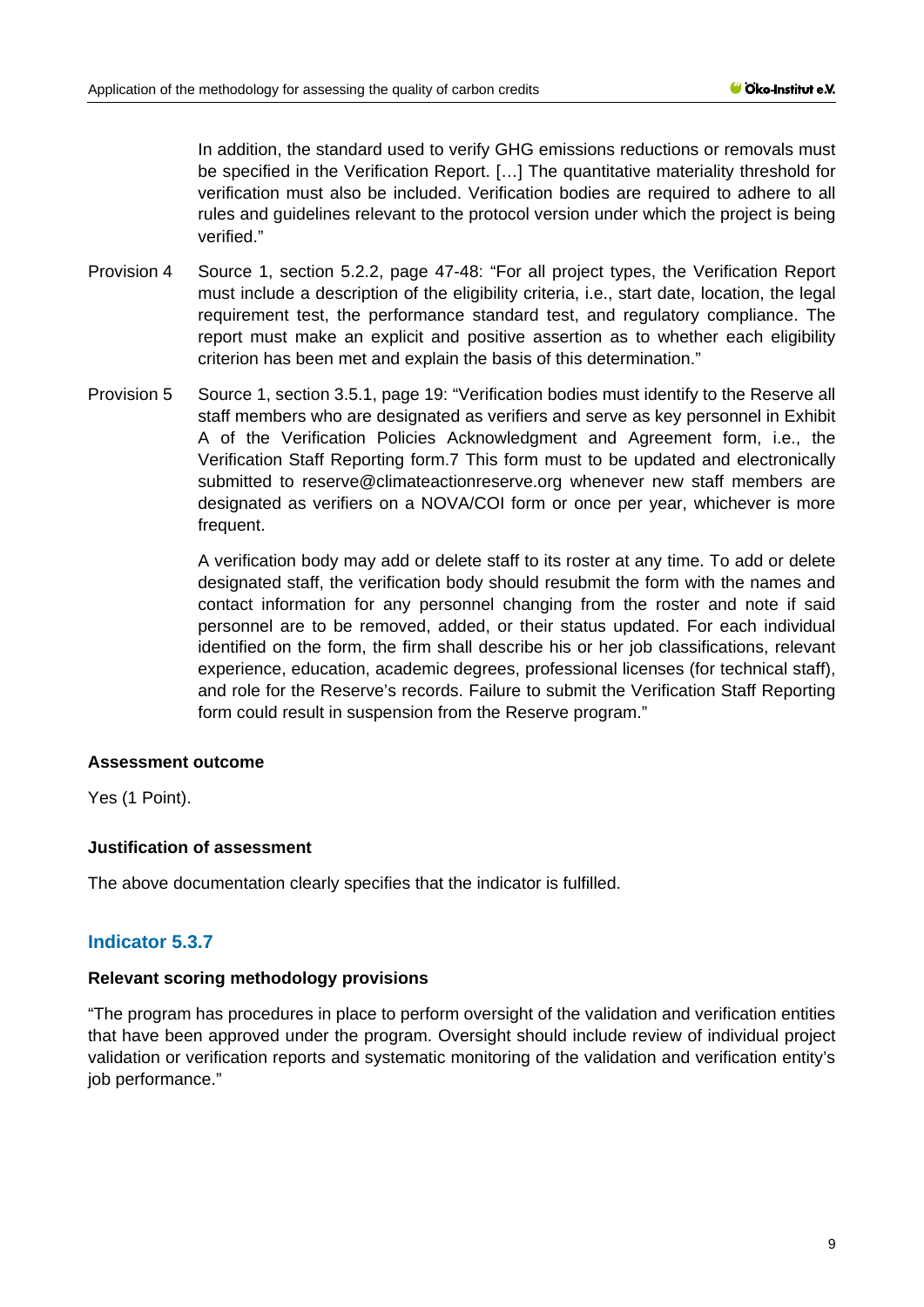## **Information sources considered**

1 Verification Program Manual, 3 February 2021. Available: [https://www.climateactionreserve.org/wp](https://www.climateactionreserve.org/wp-content/uploads/2021/02/Verification_Program_Manual_February_2021.pdf)[content/uploads/2021/02/Verification\\_Program\\_Manual\\_February\\_2021.pdf.](https://www.climateactionreserve.org/wp-content/uploads/2021/02/Verification_Program_Manual_February_2021.pdf)

#### **Relevant carbon crediting program provisions**

Provision 1 Source 1, section 6.1, page 53-54: "Oversight is conducted by the Reserve to provide quality assurance and control on verification activities performed by accredited verification bodies. Oversight consists of a comprehensive examination and evaluation of project verification activities in order to assess verification body performance. It also serves as an opportunity for the Reserve to identify potential improvements to the program's processes and guidance. Oversight is not intended to hold a project or project developer to a different level of scrutiny or subject it to additional requirements. Oversight is an important element of the Reserve program and provides an extra level of assurance and transparency to bolster the validity of the credits issued.

 $[...]$ 

A staff member, partner or consultant performing oversight for the Reserve will observe and evaluate:

- The overall performance of the verification body by reviewing its processes and procedures while conducting verification activities
- Whether the project activities meet the protocol requirements
- Whether the GHG reductions data reported to the Reserve can be verified to a reasonable level of assurance

The Reserve representative performing oversight or conducting an audit may discuss preliminary observations with the verification body and project developer before reporting the findings to the Reserve. Information requests should be addressed promptly. The oversight or audit process shall close with the issuance of a letter detailing the findings and overall evaluation to the verification body, usually upon conclusion of verification activities."

#### **Assessment outcome**

Yes (1 Point).

## **Justification of assessment**

The above excerpts from the Verification Program Manual (Provision 1) meet the requirements of the indicator.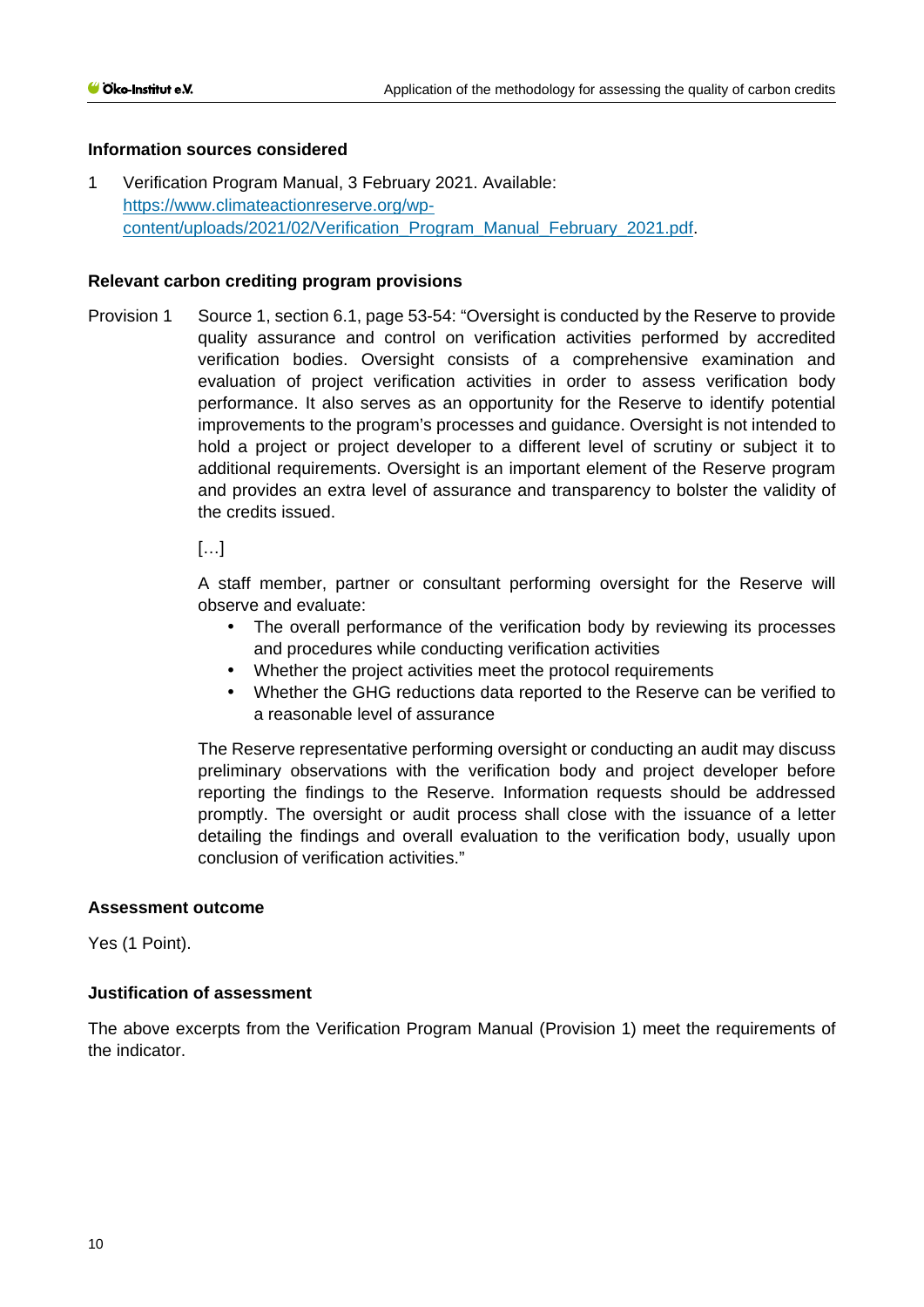# **Indicator 5.3.8**

## **Relevant scoring methodology provisions**

"The program has procedures in place for reporting identified non-compliances to the validation and verification entity and its accreditation body(ies)."

## **Information sources considered**

1 Verification Program Manual, 3 February 2021. Available: [https://www.climateactionreserve.org/wp](https://www.climateactionreserve.org/wp-content/uploads/2021/02/Verification_Program_Manual_February_2021.pdf)[content/uploads/2021/02/Verification\\_Program\\_Manual\\_February\\_2021.pdf.](https://www.climateactionreserve.org/wp-content/uploads/2021/02/Verification_Program_Manual_February_2021.pdf)

## **Relevant carbon crediting program provisions**

Provision 1 Source 1, section 6.1, page 53-54: "Oversight is conducted by the Reserve to provide quality assurance and control on verification activities performed by accredited verification bodies. Oversight consists of a comprehensive examination and evaluation of project verification activities in order to assess verification body performance. It also serves as an opportunity for the Reserve to identify potential improvements to the program's processes and guidance. Oversight is not intended to hold a project or project developer to a different level of scrutiny or subject it to additional requirements. Oversight is an important element of the Reserve program and provides an extra level of assurance and transparency to bolster the validity of the credits issued.

 $\left[\begin{matrix}1\\1\end{matrix}\right]$ 

A staff member, partner or consultant performing oversight for the Reserve will observe and evaluate:

- The overall performance of the verification body by reviewing its processes and procedures while conducting verification activities
- Whether the project activities meet the protocol requirements
- Whether the GHG reductions data reported to the Reserve can be verified to a reasonable level of assurance

The Reserve representative performing oversight or conducting an audit may discuss preliminary observations with the verification body and project developer before reporting the findings to the Reserve. Information requests should be addressed promptly. The oversight or audit process shall close with the issuance of a letter detailing the findings and overall evaluation to the verification body, usually upon conclusion of verification activities."

## **Assessment outcome**

No (0 Points).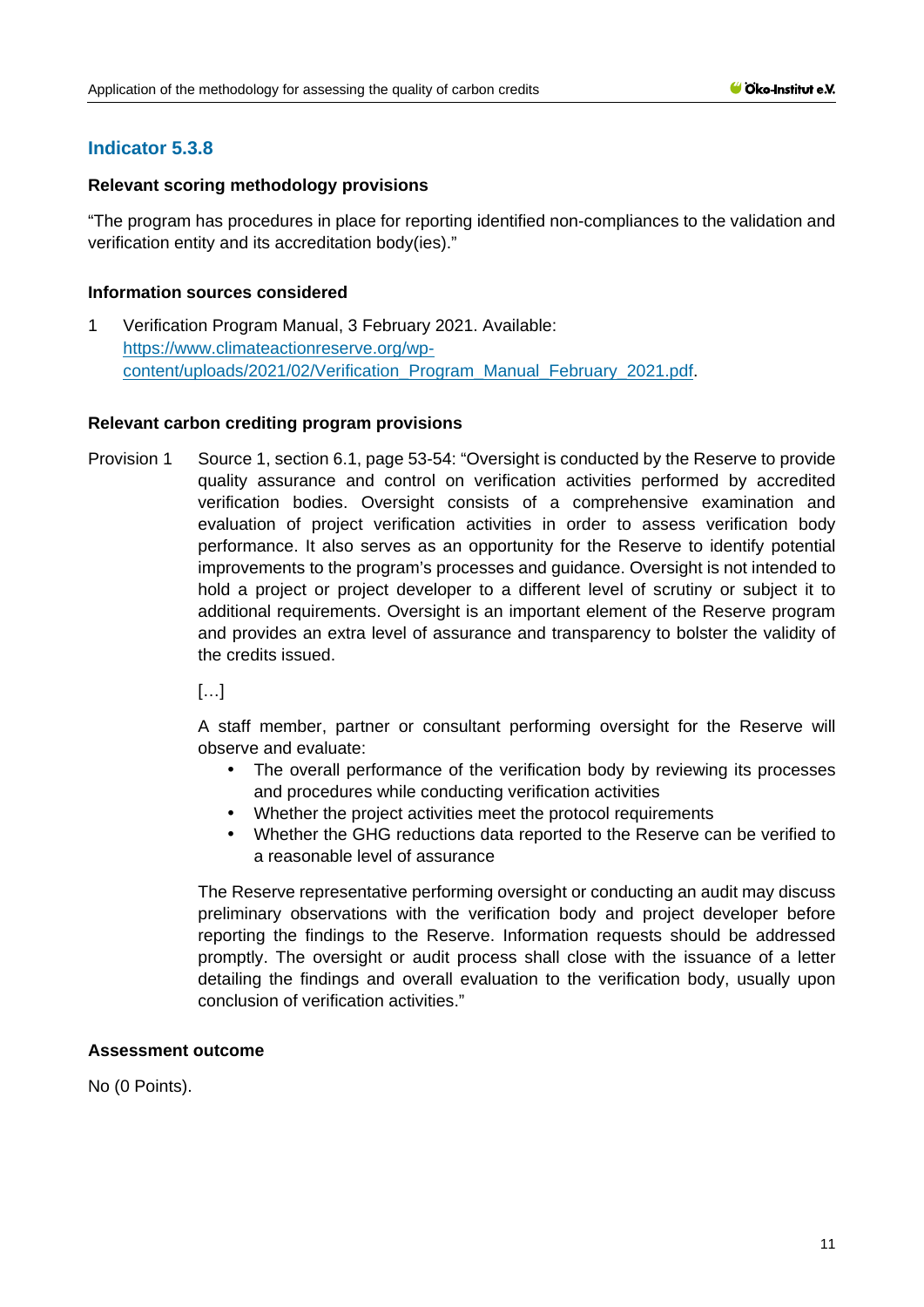#### **Justification of assessment**

The above excerpts from the Verification Program Manual (Provision 1) does not include any provisions requiring that non-compliances are reported to accreditation bodies. The indicator is therefore not fulfilled.

# **Indicator 5.3.9**

## **Relevant scoring methodology provisions**

"The accreditation bodies recognized by the carbon crediting program, or the carbon crediting program if it itself accredits validation and verification entities, have monitoring procedures in place to regularly assess the performance of validation and verification entities in providing auditing services to the relevant carbon crediting program (e.g. through regular accreditation surveillance, requirements for re-accreditation)."

## **Information sources considered**

- 1 ANSI program website [\(https://anab.ansi.org/greenhouse-gas-validation-verification/how-to](https://anab.ansi.org/greenhouse-gas-validation-verification/how-to-apply)[apply\)](https://anab.ansi.org/greenhouse-gas-validation-verification/how-to-apply), last accessed on 21 July 2021.
- 2 Accreditation Policy for ANAB Greenhouse Gas Validation / Verification Body Accreditation Program. PUBLIC POLICY GHG-PL-701. Revision 3. Document issued on 4 March 2021. Available: [https://anabpd.ansi.org/Accreditation/environmental/greenhouse-gas-validation](https://anabpd.ansi.org/Accreditation/environmental/greenhouse-gas-validation-verification/DocumentDetail?DRId=119)[verification/DocumentDetail?DRId=119.](https://anabpd.ansi.org/Accreditation/environmental/greenhouse-gas-validation-verification/DocumentDetail?DRId=119)

#### **Relevant carbon crediting program provisions**

- Provision 1 Source 1: "Surveillance: Surveillance of accredited V/VBs provides confidence about the full implementation and effectiveness of the V/VBs system. The intent of regular surveillance is to assure stakeholders of the quality of the services provided. Surveillance occurs every year annually at the date of initial accreditation."
- Provision 2 Source 2, clause 10.1: "GHG Program operates based on a 5 year cycle. Therefore, reassessment activities shall be conducted during year 5 of the V/VB's accreditation in accordance with the GHG Program procedures. Reassessment shall proceed similar to initial assessment except that experience gained during previous assessments shall be taken into account."
- Provision 3 Source 2, clause 10.2: "Surveillance assessment on accredited V/VBs shall be conducted every year in accordance with the GHG Program procedures other than the years during which the V/VB undergoes reassessment per clause 10.1. The purpose of surveillance assessments is to monitor the continued conformance of accredited V/VBs with the international standards, appropriate guidance documents and ANAB policies and procedures."
- Provision 4 Source 2, clause 10.3: "Surveillance assessment shall be less comprehensive than initial assessments and reassessments but shall include document review, onsite assessment and at least one witness assessment. Specific number of witness assessments and sites to be visited shall be determined by ANAB staff in consultation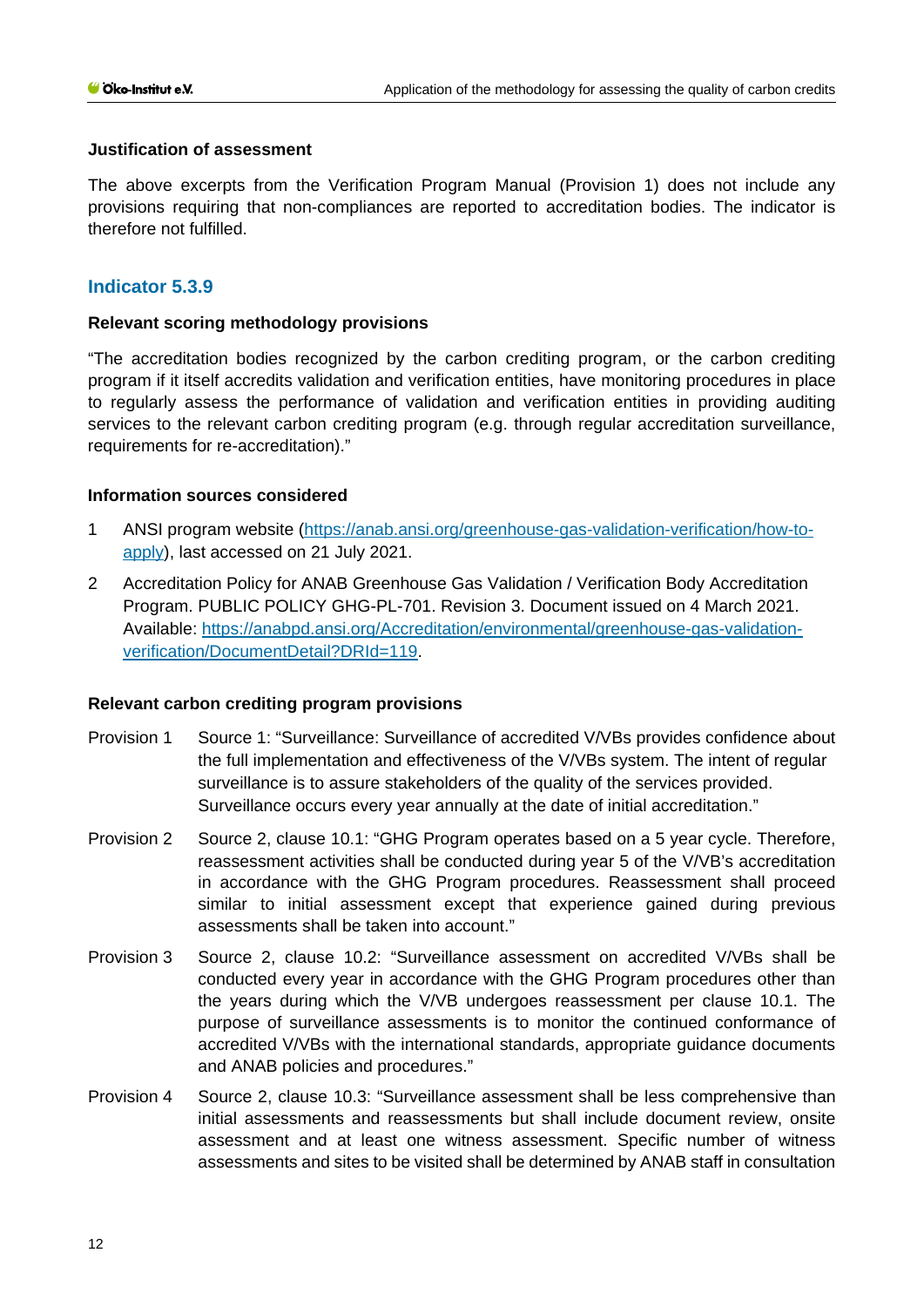with technical assessor(s) if necessary. Surveillance onsite assessments shall be planned taking into account other surveillance activities."

Provision 5 Source 2, clause 10.4: "All V/VB premises from which one or more key activities are performed shall be assessed at least once within the accreditation cycle."

#### **Assessment outcome**

Yes (1 Point).

#### **Justification of assessment**

The Climate Action Reserve only accepts validation and verification entities accredited by the American National Standards Institute (ANSI) (see indicator 5.3.2). ANSI has appropriate procedures in place to periodically assess the performance of validation and verification bodies (Provision 1 to Provision 5). The indicator is therefore fulfilled.

## **Indicator 5.3.10**

#### **Relevant scoring methodology provisions**

"The program has procedures in place for program personnel to perform their own quality control reviews of individual projects seeking registration and carbon credit issuance requests. Examples of quality control reviews of project compliance may include desk reviews of submitted project documentation, interviews with project owners, and/or in-person site visits."

#### **Information sources considered**

1 Climate Action Reserve Verification Program Manual, 3 February 2021. Available: [https://www.climateactionreserve.org/wp](https://www.climateactionreserve.org/wp-content/uploads/2021/02/Verification_Program_Manual_February_2021.pdf)[content/uploads/2021/02/Verification\\_Program\\_Manual\\_February\\_2021.pdf.](https://www.climateactionreserve.org/wp-content/uploads/2021/02/Verification_Program_Manual_February_2021.pdf)

#### **Relevant carbon crediting program provisions**

Provision 1 Source 1, section 61, page 53: "Audits are also conducted by the Reserve and may be initiated under similar circumstances. They are limited to a desktop review and are performed upon the completion of verification activities. While oversight covers the entirety of a verification body's processes and qualifications, an audit consists solely of an investigative review of the project data and documentation, as well as the verification body's analysis. The Reserve auditor must be granted the same degree of access that would be afforded to staff conducting an oversight, but participation in verification milestones will not occur."

## **Assessment outcome**

Yes (1 Point).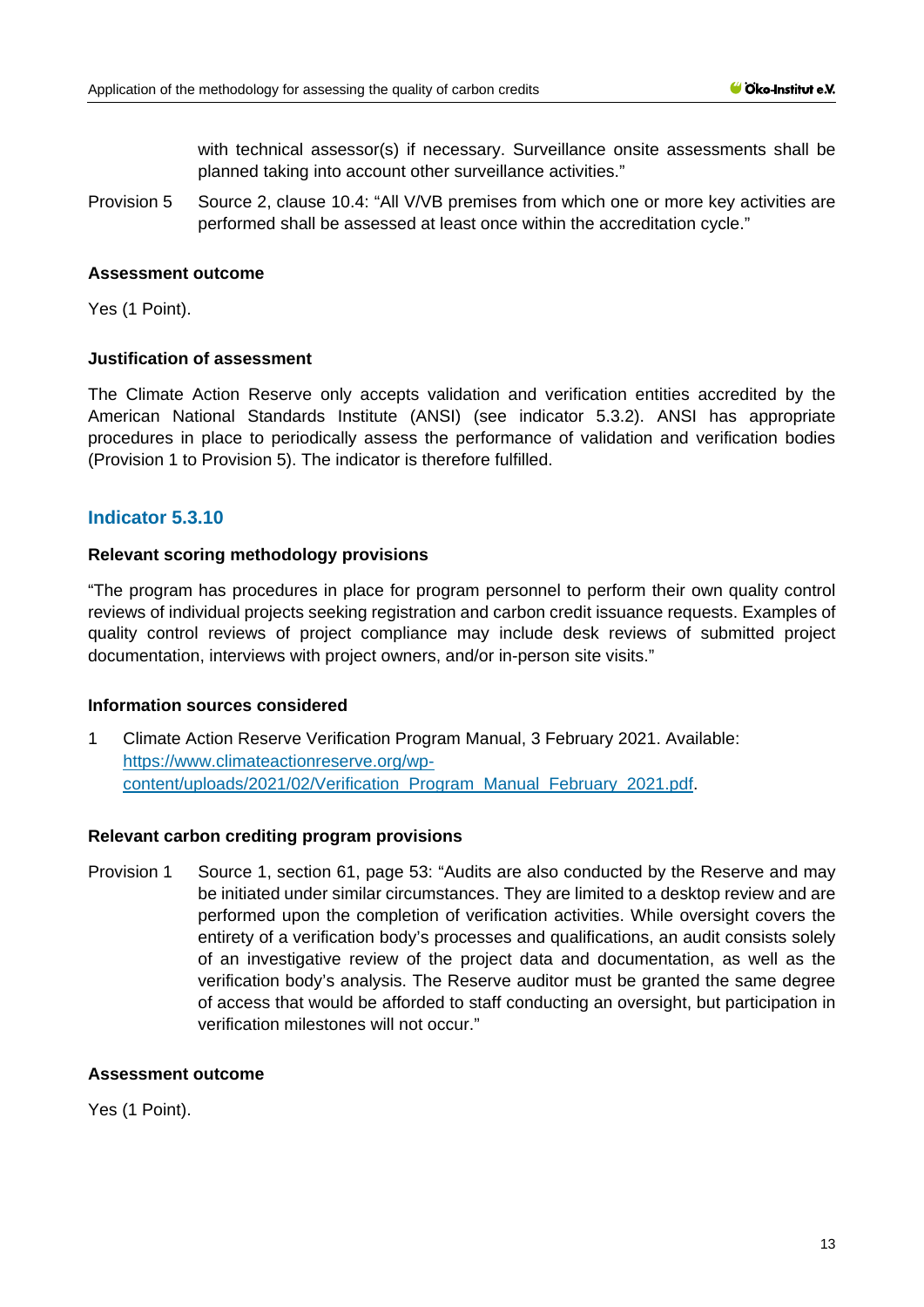#### **Justification of assessment**

The above documentation clearly specifies that the indicator is fulfilled.

## **Indicator 5.3.11**

#### **Relevant scoring methodology provisions**

"The program and/or the accreditation bodies recognized by the program have procedures in place to apply sanctions against validation and verification entities in cases of performance issues, including suspension or increased oversight (e.g. spot checks). Sanctions could be in response to accreditation lapses or other non-compliances identified by the program."

#### **Information sources considered**

- 1 Climate Action Reserve Verification Program Manual, 3 February 2021. Available [https://www.climateactionreserve.org/wp](https://www.climateactionreserve.org/wp-content/uploads/2021/02/Verification_Program_Manual_February_2021.pdf)[content/uploads/2021/02/Verification\\_Program\\_Manual\\_February\\_2021.pdf.](https://www.climateactionreserve.org/wp-content/uploads/2021/02/Verification_Program_Manual_February_2021.pdf)
- 2 Accreditation Policy for ANAB Greenhouse Gas Validation / Verification Body Accreditation Program. PUBLIC POLICY GHG-PL-701. Revision 3, 4 March 2021. Available: [https://anabpd.ansi.org/Accreditation/environmental/greenhouse-gas-validation](https://anabpd.ansi.org/Accreditation/environmental/greenhouse-gas-validation-verification/DocumentDetail?DRId=119)[verification/DocumentDetail?DRId=119.](https://anabpd.ansi.org/Accreditation/environmental/greenhouse-gas-validation-verification/DocumentDetail?DRId=119)

#### **Relevant carbon crediting program provisions**

Provision 1 Source 1, section 6.4, page 55: "The Reserve maintains the right to rescind or suspend its recognition of an individual verifier or verification body for any period of time deemed appropriate. The Reserve will make every effort to accommodate the implementation of corrective actions prior to rescinding approval.

> Suspensions could occur if the Reserve determines that a verification body or individual verifier intentionally violated the COI policies, committed willful misconduct, displayed negligence, proved unable to uphold obligations to the Reserve, or was responsible for any other significant non-conformance with Reserve rules, protocols, or procedures.

> The Reserve will make public any suspensions of verification bodies on its website. However, suspensions of individual verifiers, including Lead Verifiers, will not be publicly noticed.

> Verification bodies could also be subject to suspension of their ISO 14065 accreditation issued by the accrediting body and must adhere to the rules and procedures surrounding that process."

- Provision 2 Source 2, clause 11.1: "The V/VB may apply to request extension of the scope of ANAB accreditation. ANAB shall conduct due assessment based on the requirements of the new scope(s) which may include an onsite assessment."
- Provision 3 Source 2, clause 11.2: "Decision on extension of scope of accreditation shall be made by the GVAC in accordance with GHG Program procedures once the V/VB has